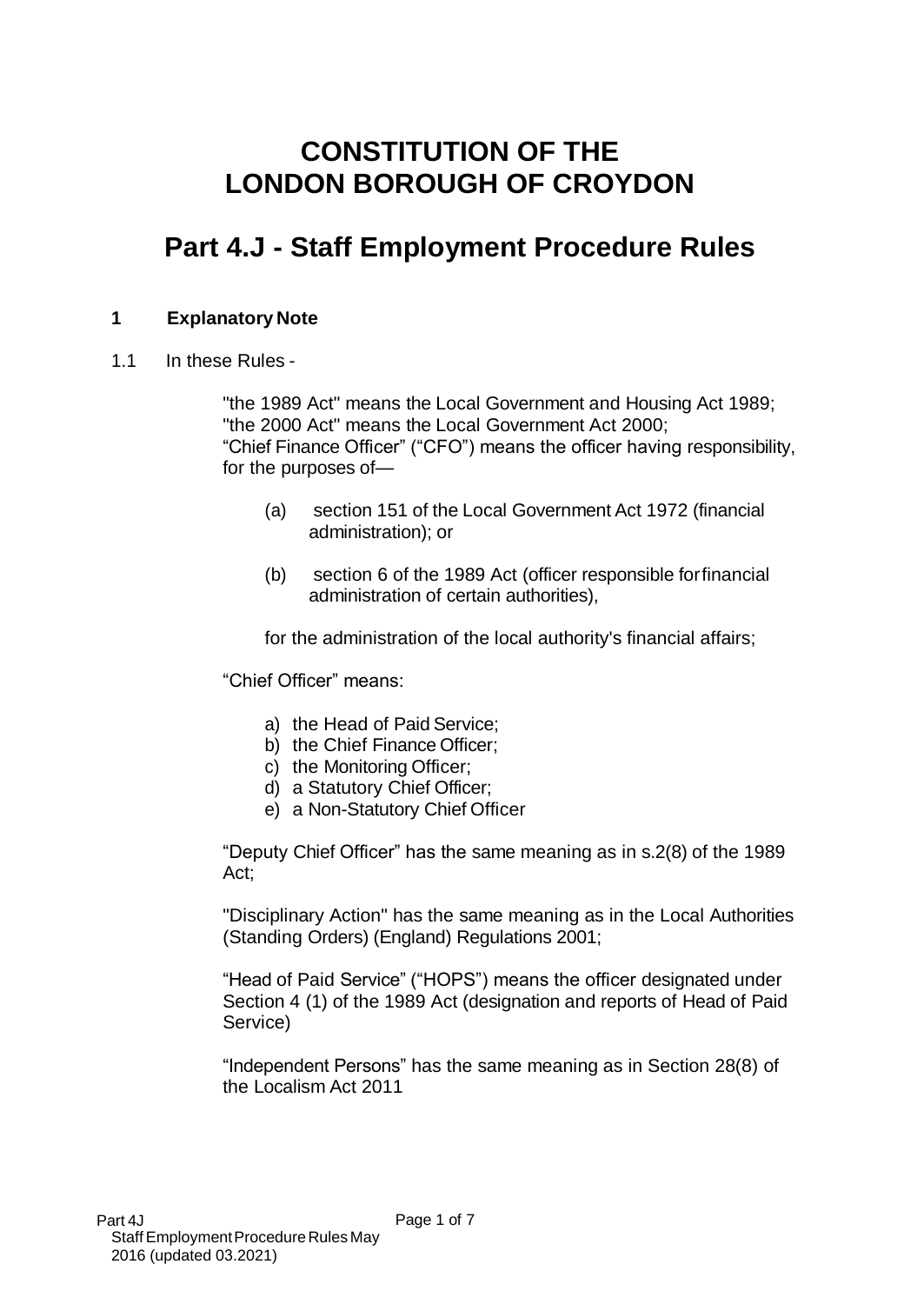"member of staff" means a person appointed to or holding a paid office or employment under the authority;

"Monitoring Officer" ("MO") means the officer designated under section 5(1) of the 1989 Act (designation and reports of monitoring officer);

"Proper officer" means an officer appointed by the authority for the purposes of the provisions in these Rules

"Statutory Chief Officer" has the same meaning as in section 2(6) of the Local Government and Housing Act 1989

"Non-statutory Chief Officer" has the same meaning as in section 2(7) the Local Government and Housing Act 1989

- 1.2 Subject to paragraphs 1.3, 3.1 and 4.1 of these Rules, the function of appointment and dismissal of, and taking disciplinary action against, a member of staff of the authority must be discharged, on behalf of the authority, by the Head of Paid Service or by an officer nominated by Head of Paid Service.
- 1.3 Nothing in paragraph 1.2 shall prevent a person from serving as a member of any committee or sub-committee established by the Authority to consider an appeal by
	- a) another person against any decision relating to the appointment of that other person as a member of staff of the Authority; or
	- b) a member of staff of the Authority against any decision relating to the dismissal of, or taking disciplinary action against, that member of staff.

### **2 Appointments**

- 2.1 Where the authority propose to appoint a Chief Officer, and it is not proposed that the appointment be made exclusively from among their existing officers, they shall—
	- (a) draw up a statement specifying
		- (i) the duties of the officer concerned, and
		- (ii) any qualifications or qualities to be sought in the person to be appointed;

and

- (b) make arrangements for the post to be advertised in such a way as is likely to bring it to the attention of persons who are qualified to apply for it; and
- Page 2 of 7 (c) make arrangements for a copy of the statement mentioned in paragraph (a) to be sent to any person on request.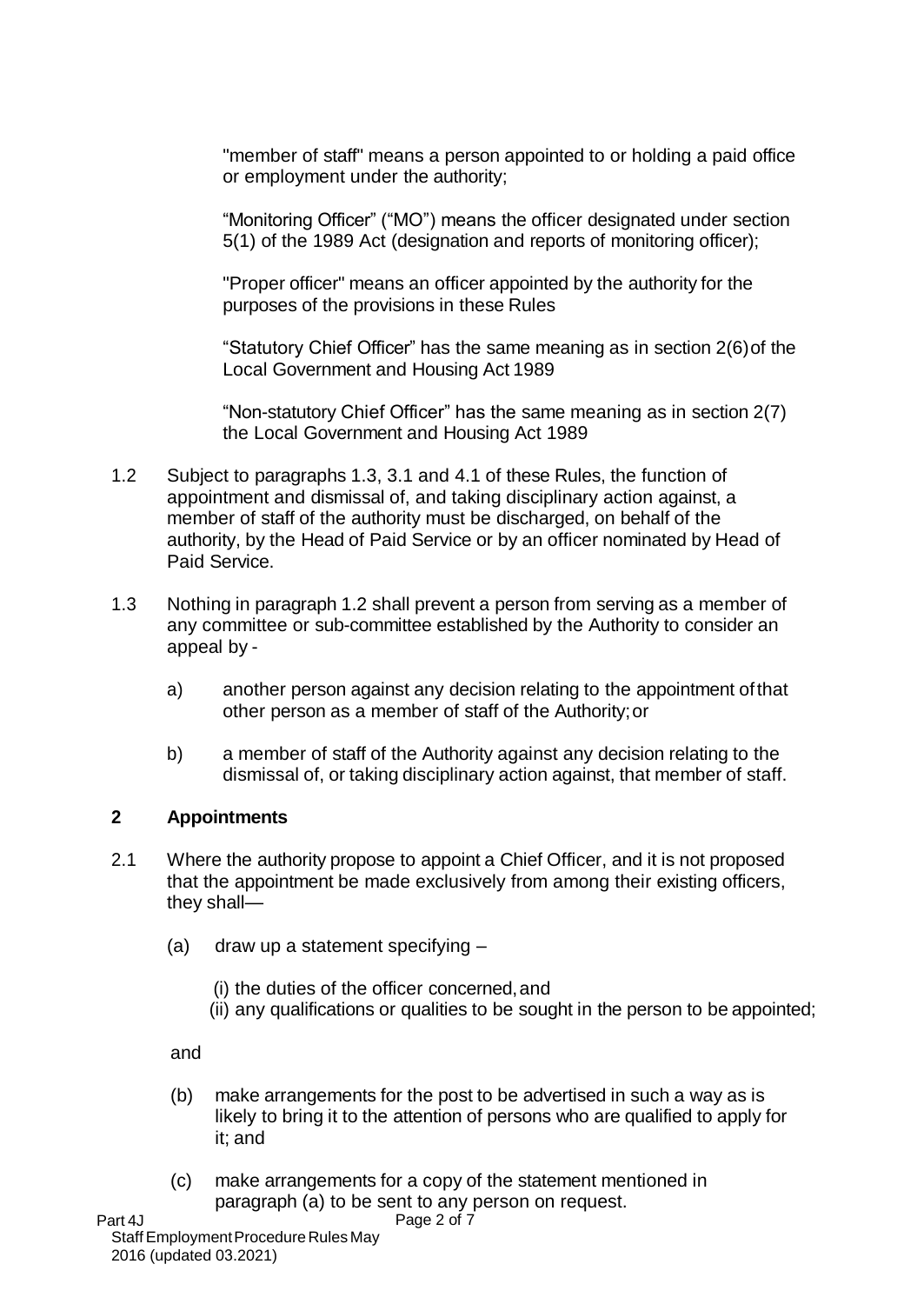- 2.2 (1) Where a post has been advertised as provided in Rule 2.1 (b) the authority shall—
	- (a) interview all qualified applicants for the post, or
	- (b) select a short list of such qualified applicants and interview those included on the short list.
	- (2) Where no qualified person has applied, the authority shall make further arrangements for advertisement in accordance with Rule 2.1(b).
- 2.3 Declarations
	- a) The Authority will draw up a statement requiring any candidate for employment to state in writing whether they are the partner or a close family relative of a serving Member or employee of the Authority or the partner of such a person. This statement will be included in appropriate recruitment literature.
	- b) Where a candidate has declared such a relationship, any offer of employment shall be subject to approval by an Executive Director, except where an Executive Director is the officer to whom the candidate has declared a relationship, in which case any proposed offer of employment shall be subject to approval by the Head of Paid Service.
- 2.4 Seeking support for appointment
	- a) The Authority will disqualify from consideration any candidate who directly or indirectly seeks the support of any Member or officer for any appointment with the Authority. The content of this paragraph will be included in any recruitment information.
	- b) No Member will seek to support any candidate for appointment.
	- c) Members must not stand as referees for officers or candidates for appointment as officers of the Authority.

### **3 Appointment of Head of Paid Service**

- 3.1 Paragraph 1.2 shall not apply to the appointment of the Head of Paid Service
- 3.2 (1) Where a committee, sub-committee is discharging, on behalf of the Authority, the function of the appointment of the Head of Paid Service, the Council must approve that appointment before an offer of appointment is made to him/her.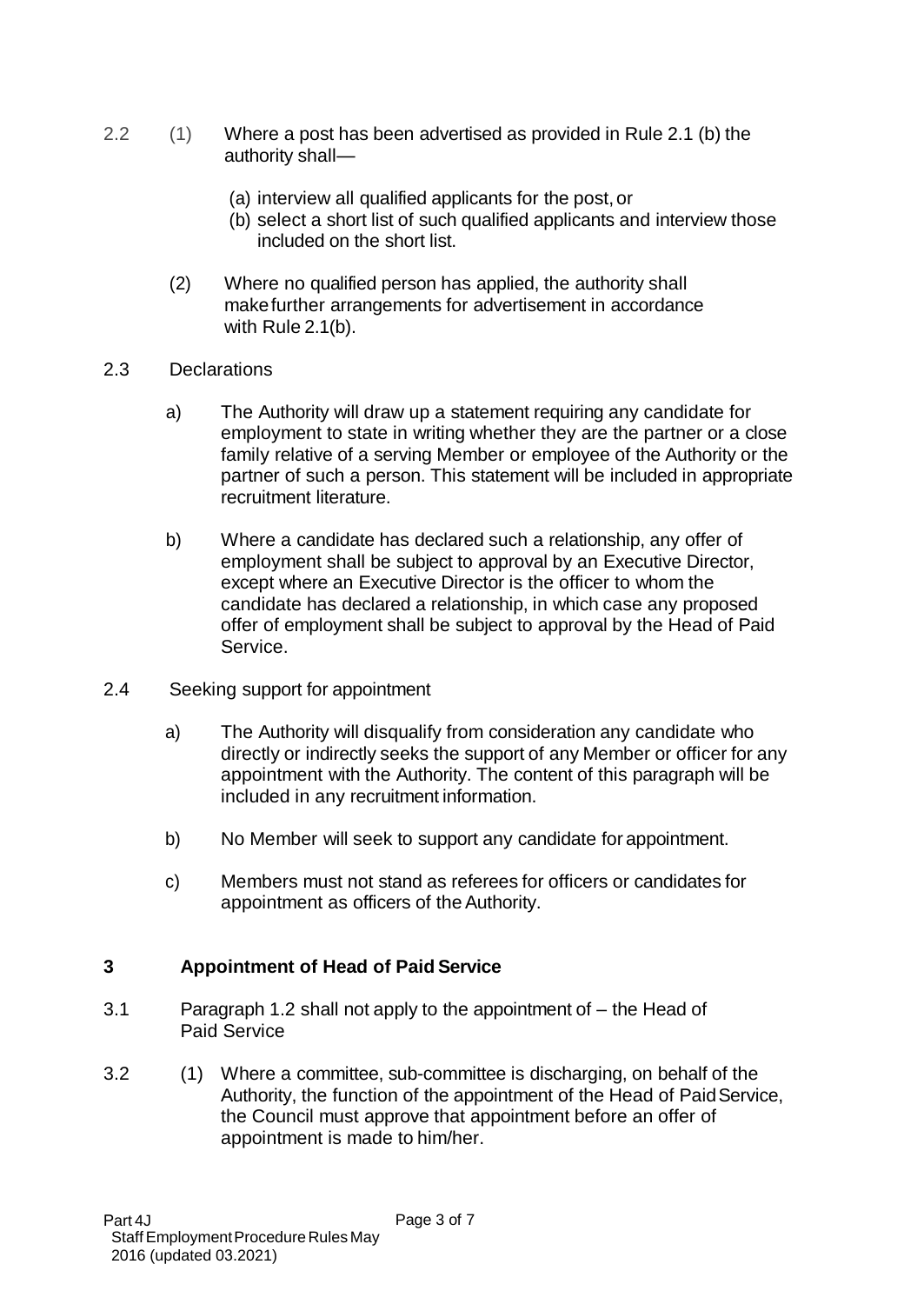(2) Where a committee or a sub-committee of the Authority is discharging, on behalf of the Authority, the function of the appointment of the Head of Paid Service at least one Member of the Cabinet must be a member of that committee or sub-committee.

## 3.3 **Appointment of a Chief Officer**

- (1) Paragraph 1.2 shall not apply to the appointment of Chief Officers. For such appointments the function will usually be carried out by the Appointments Committee, unless delegated by that Committee to the Head of Paid Service.
- (2) The Head of Paid service may make temporary appointments of other Chief Officers for up to six months subject to the notification requirements in 3.4 below and notifying that temporary appointment to the next meeting of full Council.

## 3.4 **Appointment Notification Requirements**

- (1) In this paragraph, "appointor" means, in relation to the appointment of a person as an officer of the Authority, the Authority or, where a committee, sub-committee or officer is discharging the function of appointment on behalf of the Authority, that committee, sub-committee or an officer, as the case may be.
- (2) An offer of an appointment as the Head of Paid Service, a Statutory Chief Officer, a Non-Statutory Chief Officer, or a Deputy Chief Officer must not be made by the appointor until -
	- (a) the appointor has notified the proper officer of the name of the person to whom the appointor wishes to make the offer and any other particulars which the appointor considers are relevant to the appointment;
	- (b) the proper officer has notified the Leader of
		- (i) the name of the person to whom the appointor wishes to make the offer;
		- (ii) any other particulars relevant to the appointment which the appointor has notified to the proper officer; and
		- (iii) the period within which any objection to the making of the offer is to be made by the Leader on behalf of the Cabinet to the proper officer; and
	- (c) either -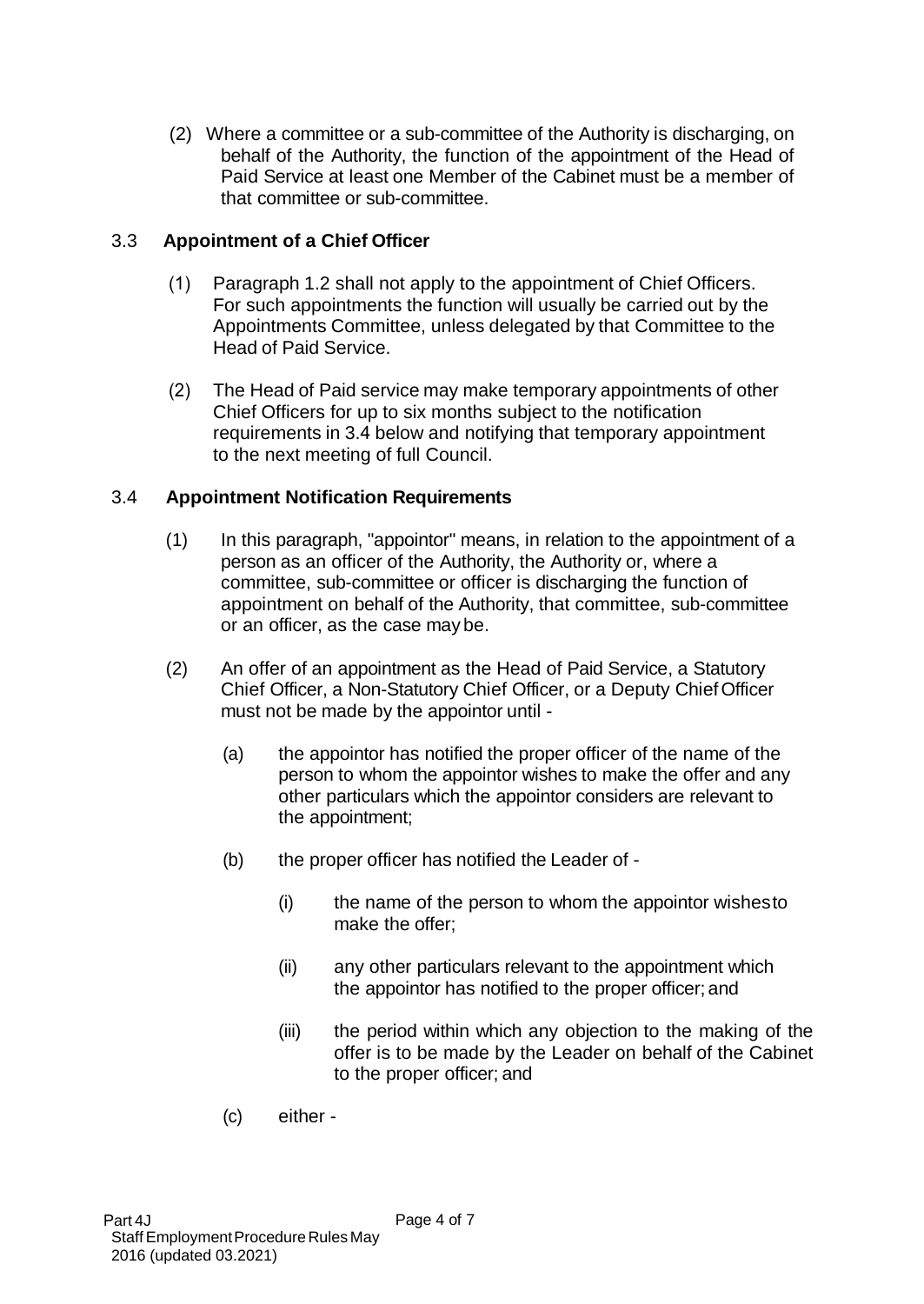- (i) the Leader has, within the period specified in the notice under sub-paragraph (b)(iii), notified the appointor that neither he/she nor any other Member of the Cabinet has any objection to the making of the offer;
- (ii) the proper officer has notified the appointor that no objection was received by him within that period from the Leader; or
- (iii) the appointor is satisfied that any objection received from the Leader within that period is not material or is not well founded.

## **4 Disciplinary Action: Head of Paid Service, Chief Finance Officer and Monitoring Officer**

- 4.1 Paragraph 1.2 shall not apply to the dismissal of:
	- 4.1.1 the Head of Paid Service;
	- 4.1.2 the Chief Finance Officer;
	- 4.1.3 the Monitoring Officer.
- 4.2 (1) Where a committee, sub-committee or officer is discharging, on behalf of the Authority, the function of the dismissal of an officer designated as the Head of Paid Service, the Chief Finance Officer or the Monitoring Officer, the Council must approve that dismissal before notice of dismissal is given to him/her.
	- (2) Where a committee or a sub-committee of the Authority is discharging, on behalf of the Authority, the function of the dismissal of Head of Paid Service, the Chief Finance Officer and the Monitoring Officer at least one Member of the Cabinet must be a member of that committee or sub-committee.
- 4.3 Consideration of disciplinary action which could result in dismissal of the Head of Paid Service, the Chief Finance Officer or the Monitoring Officer will be the responsibility of the Appointments Committee set up for this purpose. The Appointments Committee shall include at least one Member of the Cabinet and at least two Independent Persons when consideration is being given to dismissal of the Head of Paid Service, the Chief Finance Officer or the Monitoring Officer. Any such Appointments Committee shall consider the matter in accordance with the processes and procedures approved by Ethics Committee for this purpose and make a report and recommendations to full Council for consideration and final determination. Any such report shall specifically include the Independent Persons' views on the recommendations and appropriate action.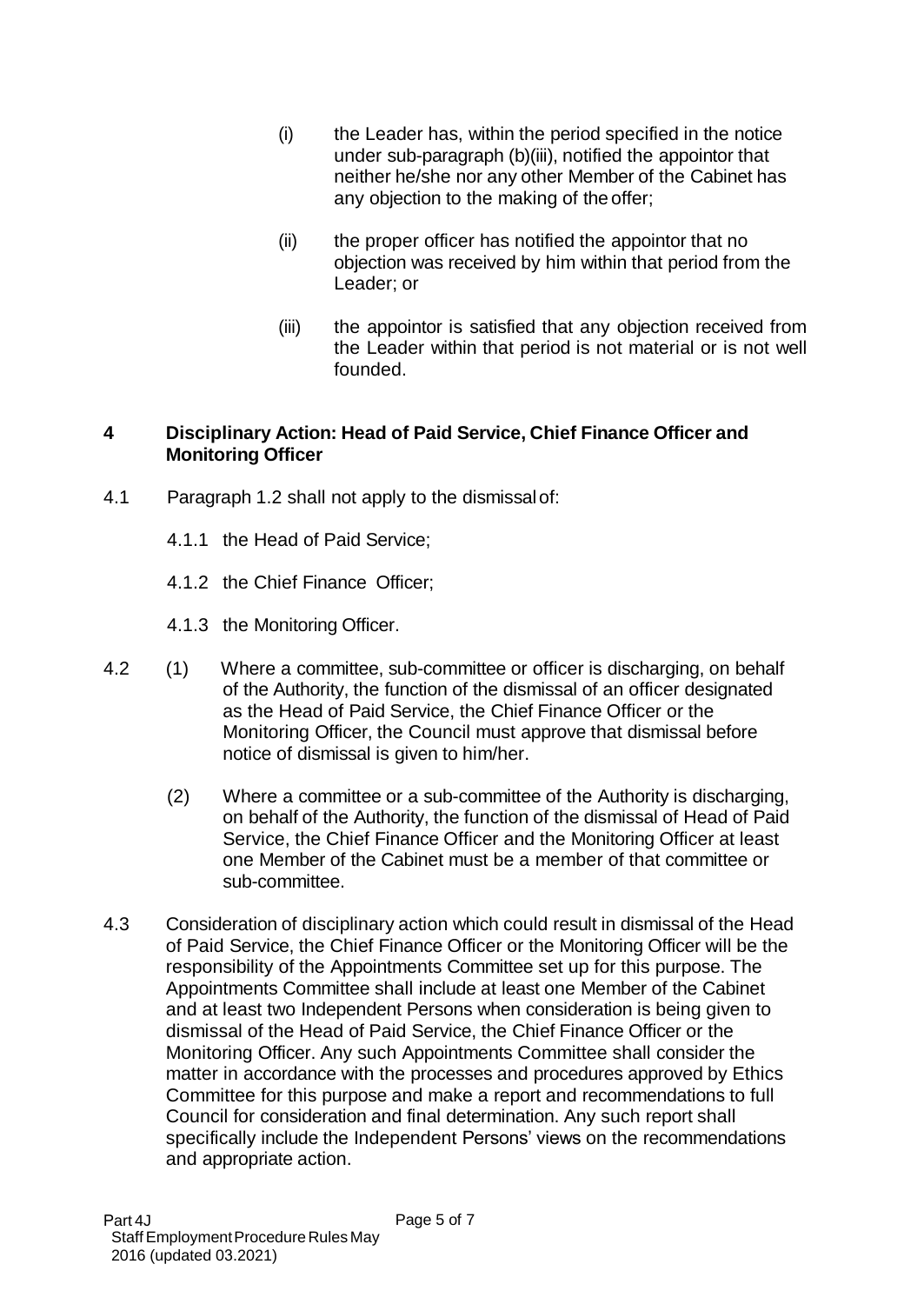- 4.4 Before the taking of a vote at the relevant Council meeting on whether or not to approve such a dismissal. Full Council must take into account, in particular
	- a) any advice, views or recommendations of the Appointments Committee;
	- b) the conclusions of any investigation into the proposed dismissal; and
	- c) any representations from the relevant officer.
- 4.5 Suspension: The Head of Paid Service, Chief Finance Officer or Monitoring Officer may be suspended by resolution of the Appointments Committee on full pay while a disciplinary investigation and disciplinary proceedings are conducted into alleged misconduct or gross incapability.
- 4.6 Provisional / Urgent Suspension: In exceptional circumstances, the Director of Human Resources (or officer in that role), having taken legal and HR advice may temporarily suspend the Head of Paid Service, Chief Finance Officer or Monitoring Officer for up to ten days pending the Appointments Committee being convened to consider suspension under paragraph 4.5 above.
- 4.6 (a) Provisional / Urgent Suspension of Non-Statutory Chief Officers: In exceptional circumstances, the Director of Human Resources (or officer in that role), having considered both legal and human resources advice, may temporarily suspend a Non-Statutory Chief Officer for up to ten days pending full initial assessment of the allegations against the Non-Statutory Chief Officer by the Chief Executive or their nominated representative.
- 4.7 Suspension in accordance with paragraph 4.5 and 4.6 and 4.6 (a) shall be exercised within the following parameters:
	- a) that it is to be exercised only in exceptional circumstances;
	- b) that the decision maker take both HR and legal advice in advance of exercising such power;
	- c) that the suspension does not itself constitute disciplinary action nor does it imply guilt;
	- d) that the officer is suspended on full pay; and
	- e) in the case of paragraph 4.6 that an Appointments Committee isbe convened to consider whether to exercise the power of suspension within paragraph 4.5 within, if practical,10 working days following the decision to provisionally suspend.

# 4.8 **Independent Persons**

In respect of the Head of Paid Service, the Chief Finance Officer and Monitoring Officer, if the Council wishes to investigate any allegations of serious misconduct or incompetence, which might lead to dismissal, two Independent Persons, as appointed by the Ethics Committee from time to time will fulfil this role on the Appointments Committee set up for that purpose. At the end of any disciplinary hearing, the Independent Persons' views must be

Page 6 of 7